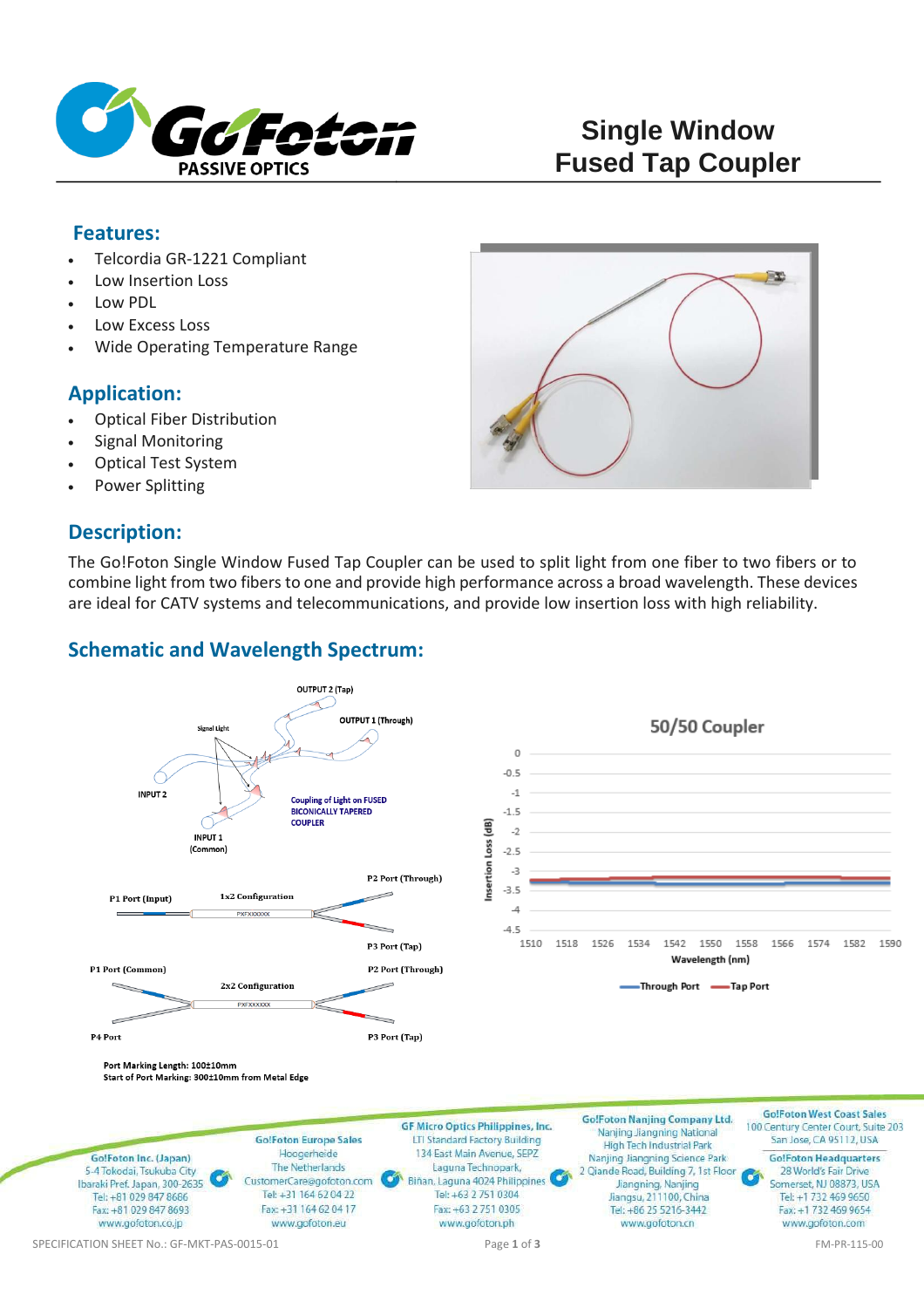

# **Specification:**

| <b>Specifications</b>              |            | <b>Splitting Ratio 50/50</b> |                               |                |
|------------------------------------|------------|------------------------------|-------------------------------|----------------|
| Parameter                          |            | Unit                         | Premium                       | <b>Grade A</b> |
| <b>Center Wavelength</b>           |            | nm                           | 1310 and 1550                 |                |
| <b>Bandwidth</b>                   |            | nm                           | ±40                           |                |
| Insertion Loss <sup>1</sup>        | <b>Max</b> | dB                           | 3.4                           | 3.6            |
| Uniformity <sup>2</sup>            | Max        | dB                           | 0.6                           | 0.8            |
| <b>Polarization Dependent Loss</b> | Max        | dB                           | 0.15                          | 0.15           |
| Directivity                        | Min        | dB                           | 55                            |                |
| <b>Return Loss</b>                 | Min        | dB                           | 50                            |                |
| <b>Power Handling Capacity</b>     | Max        | mW                           | 500                           |                |
| <b>Operating Temperature</b>       |            | $^{\circ}$ C                 | -40 to 85                     |                |
| <b>Storage Temperature</b>         |            | $^{\circ}$ C                 | -40 to 85                     |                |
| <b>Fiber Type</b>                  |            |                              | Corning SMF 28e or equivalent |                |
| Package Dimension                  |            | mm                           | φ3.0x45 for 250um Bare Fiber  |                |
|                                    |            |                              | φ3.0x65 for 900um Loose Tube  |                |

Notes: 1. Values are reference without connectors.

2. Parameter used for 50/50 tap coupler only and other parameters are applicable also to different coupling ratio.

#### **Coupling Ratio and Insertion Loss Table**

|                       |                      | <b>Maximum Insertion Loss (dB)</b> |                      |                      |
|-----------------------|----------------------|------------------------------------|----------------------|----------------------|
| <b>Coupling Ratio</b> | Premium              |                                    | <b>Grade A</b>       |                      |
|                       | <b>Output Port 1</b> | <b>Output Port 2</b>               | <b>Output Port 1</b> | <b>Output Port 2</b> |
| 50:50                 | 3.4                  | 3.4                                | 3.6                  | 3.6                  |
| 60:40                 | 2.5                  | 4.4                                | 2.8                  | 4.6                  |
| 70:30                 | 1.8                  | 5.6                                | 2.0                  | 6.0                  |
| 80:20                 | 1.2                  | 7.4                                | 1.3                  | 7.7                  |
| 90:10                 | 0.6                  | 10.8                               | 0.7                  | 11.2                 |
| 95:5                  | 0.4                  | 14.0                               | 0.5                  | 15.4                 |
| 98:2                  | 0.2                  | 19.0                               | 0.3                  | 19.5                 |
| 99:1                  | 0.2                  | 21.5                               | 0.3                  | 22.0                 |



**GolFoton Europe Sales** Hoogerheide The Netherlands CustomerCare@gofoton.com Biñan, Laguna 4024 Philippines Tel: +31 164 62 04 22 Fax: +31 164 62 04 17 www.gofoton.eu

**GF Micro Optics Philippines, Inc.** LTI Standard Factory Building 134 East Main Avenue, SEPZ Laguna Technopark, Tel: +63 2 751 0304 Fax: +63 2 751 0305 www.gofoton.ph

Go!Foton Nanjing Company Ltd.

Nanjing Jiangning National

**Go!Foton West Coast Sales** 100 Century Center Court, Suite 203 San Jose, CA 95112, USA

**Go!Foton Headquarters** 28 World's Fair Drive **Ca** Somerset, NJ 08873, USA Tel: +1 732 469 9650 Fax: +1 732 469 9654 www.gofoton.com